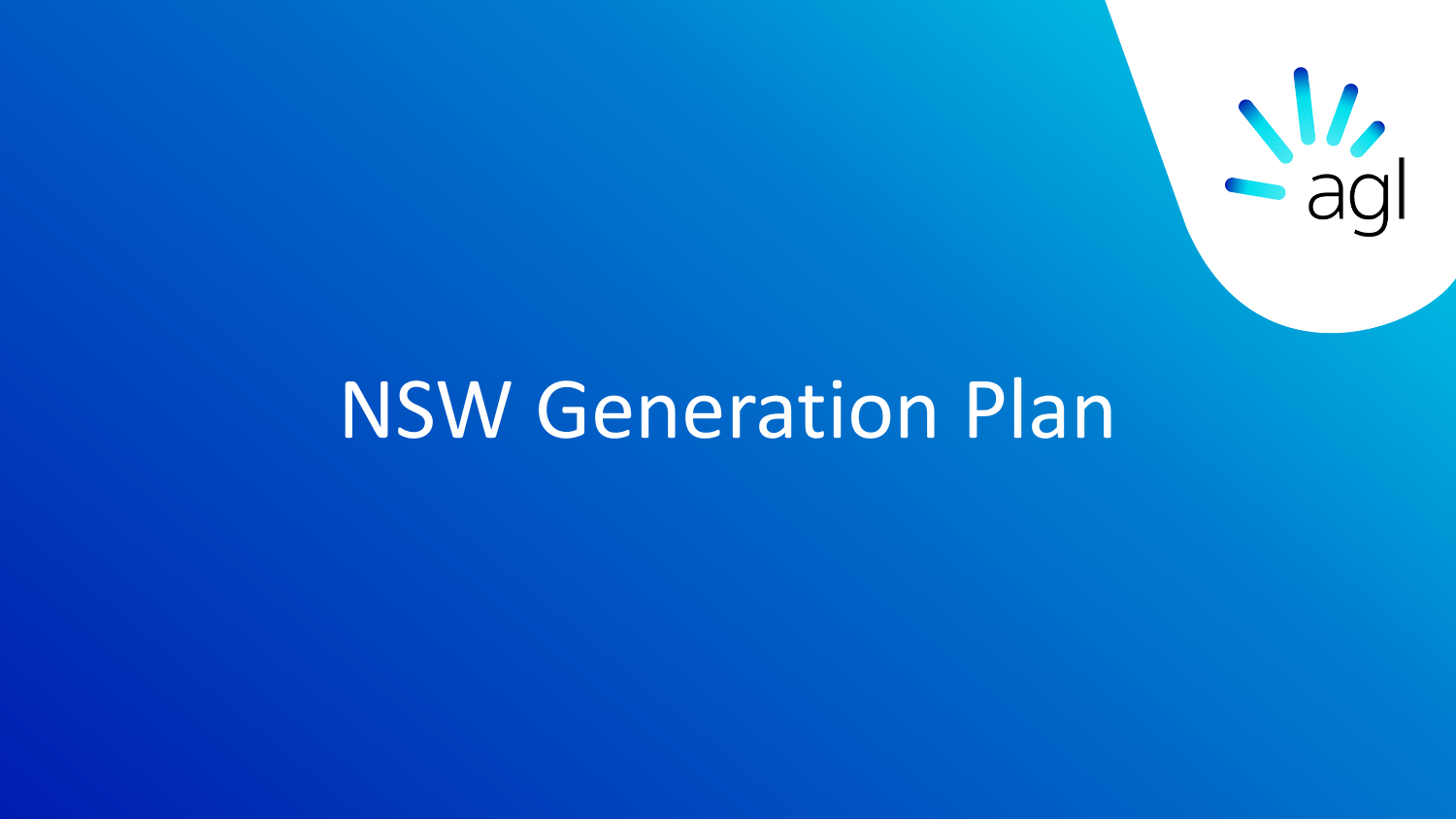# Liddell replacement is AGL's preferred option compared to the proposal to extend the life of Liddell



### **Liddell replacement**

### Preferred option

#### **Liddell Power Station closed in 2022 and repurposed with series of investments in new, low emissions generation and upgrades to existing generation**

- Staged approach to bring new investment online ahead of Liddell retirement
- Each phase will track timing, deliverables and completion dates of each new investment



**Newcastle gas peaker** 250MW or other NSW sites



**Bayswater upgrade**  100MW

**NSW pumped hydro** Feasibility

**NSW gas peaker** 500MW



**Liddell battery** 250MW

**Liddell synchronous condenser**  Inertia and reactive power

Total capital investment: ~\$1,360m (of which  $\sim$  \$490m in stage 1 projects) Levelised cost of energy: \$83/MWh

**Asset life: 15 to 30 years** 

### Liddell extension

#### **Work undertaken at Liddell Power Station to enable AGL to operate the station beyond 2022**

- Extending Liddell's life by five years to deliver 1000MW of peak capacity at reduced availability
- Analysis has been done to examine the costs and other risks associated with extending Liddell



Total capital investment: ~\$920m

Levelised cost of energy: \$106/MWh

**Asset life: five years**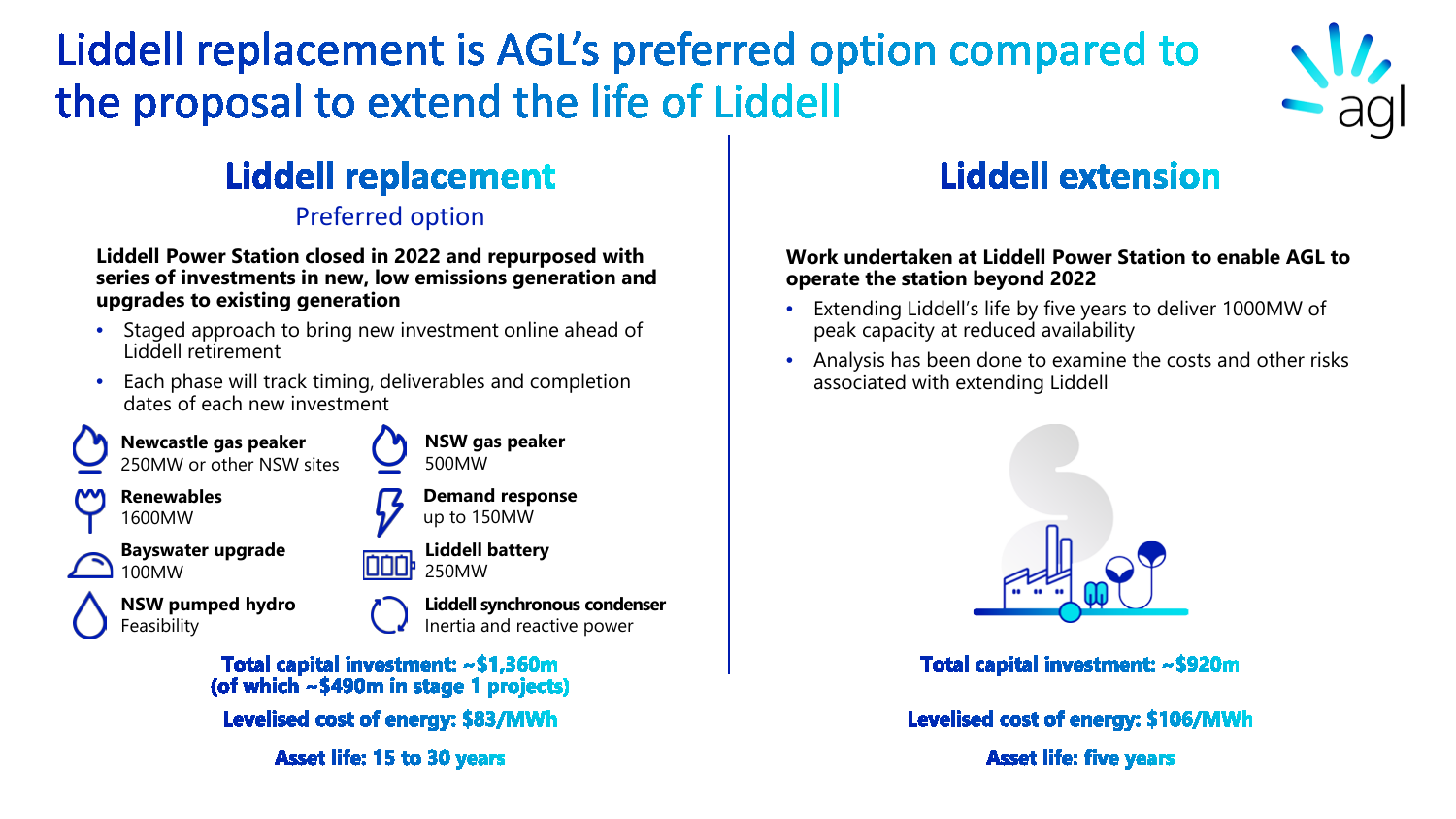# Projects to replace Liddell have been staged to adapt to an evolving market



| <b>Stage</b>                                                         | <b>Description</b>                                                                                                                                                             | <b>Projects</b>                                                                                                                                                                                                                                   | <b>Cumulative</b><br>capex <sup>1</sup> | <b>Cumulative</b><br>LCOE <sup>2</sup> |
|----------------------------------------------------------------------|--------------------------------------------------------------------------------------------------------------------------------------------------------------------------------|---------------------------------------------------------------------------------------------------------------------------------------------------------------------------------------------------------------------------------------------------|-----------------------------------------|----------------------------------------|
| <b>Approved</b><br><b>Projects</b>                                   | Projects are under construction having<br>already achieved Final Investment Decisions                                                                                          | • Wind<br><b>Coopers Gap</b> 453MW<br>Silverton  200MW                                                                                                                                                                                            | Committed                               | \$62/MWh                               |
| <b>Stage 1</b><br><b>Feasibility 2019 or</b><br>earlier <sup>4</sup> | Stage 1 comprises projects required to<br>balance AGL's committed customer needs<br>consistent with the Government's proposed<br>National Energy Guarantee                     | <b>Approved in NSW Generation Plan</b><br><b>Bayswater upgrade</b> 100MW<br>Solar offtake (NSW)  300MW<br>Synchronous condenser Liddell<br><b>Demand response</b> up to 20MW<br><b>Feasibility</b><br>• Newcastle gas peaker <sup>3</sup>   250MW | \$490m                                  | \$76/MWh                               |
| <b>Stage 2</b><br>Feasibility 2020 <sup>4</sup>                      | Stage 1 and 2 comprise projects required to<br>meet AGL's potential uncontracted customer<br>demand (C&I) assuming that other market<br>participants respond to market signals | <b>NSW gas peaker  500MW</b><br>Renewables  500MW<br>Demand response  up to 50MW                                                                                                                                                                  | Stage 1 and 2<br>\$1,100m               | \$83/MWh                               |
| <b>Stage 3</b><br>Feasibility 2021 <sup>4</sup>                      | Stage 1, 2 and 3 comprise projects required<br>to completely replace Liddell assuming no<br>other market participants respond to the<br>signal for investment                  | • Liddell battery  250MW<br>Renewables  250MW<br>Demand response  up to 30MW                                                                                                                                                                      | Stage 1, 2 and 3<br>\$1,360m            | \$83/MWh                               |

1. Dollars are cumulative on the bundle of assets (Real \$2017, pre-tax), Solar offtake is based on a 300MW, 15 year power purchase agreement, Renewables assets are modelled using wind assets using an offbalance sheet structure like PARF with AGL contributing capital equivalent to a 20% equity share 2. Levelised cost of energy (LCOE) is the average cost per MWh of production of the cumulative bundle of assets contained within each stage of the NSW generation plan. LCOEs are based on information sourced by AGL. Dollars have been presented in real \$2017, pre-tax. 3. Newcastle gas peaker to be located at Newcastle gas storage facility or another suitable location in NSW. 4.Feasibility will be subject to financial feasibility, planning approval, EPC contract and connection agreement.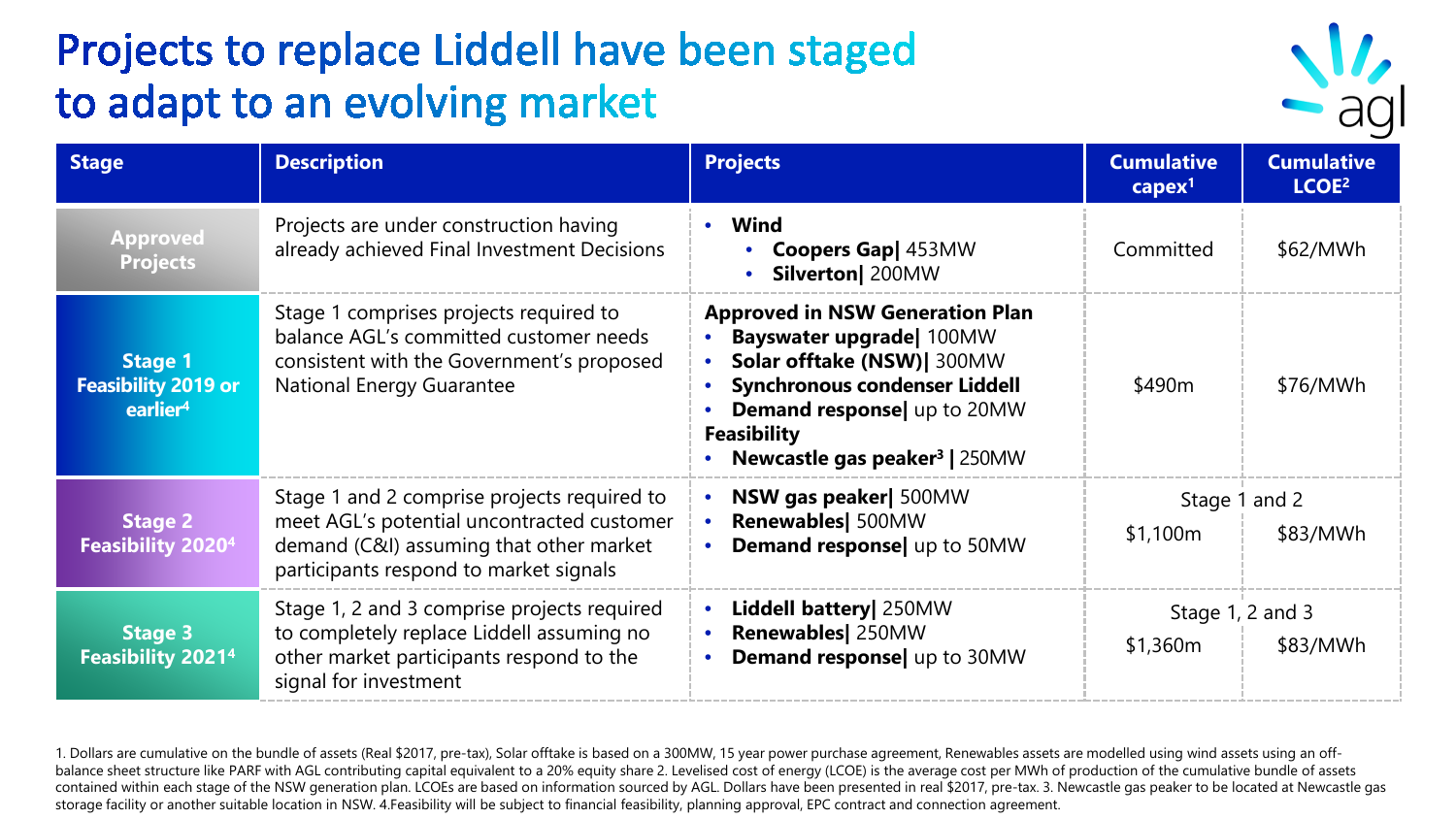# Liddell replacement delivers a more affordable solution for customers



**Levelised Cost of Energy and portfolio contribution (by technology)1**



Weighted levelised cost of energy (LCOE, real \$2017 pretax) for an equivalent level of energy production is lower for Liddell replacement (\$83/MWh) than Liddell lifetime extension (\$106/MWh)

The Liddell replacement portfolio contains an equivalent amount of energy and dispatchable power to the Liddell extension to deliver a similar level of reliability

- Energy is sourced predominantly from renewable technologies and upgrades to Bayswater efficiency
- Firming is provided through high-efficiency gas peakers, the Bayswater efficiency upgrade, storage (either battery or pumped hydro) and demand response

1. Levelised Cost of Energy based on information sourced by AGL including: the capital cost of the Liddell life extension works as advised by Worley Parsons (Advisian). AGL's discount rate in line with their commercial target returns. Westpac Banking Corporation's forecast of the Newcastle coal price discounted based on the lower calorific value required for power station coal. A carbon emissions cost has been included as per AEMO's "Moderate" 2015 scenario. 2. Removal of the cost of carbon from the LCOE has the effect of reducing the Liddell Replacement portfolio to \$82/MWh and the Liddell lifetime extension portfolio to \$92/MWh.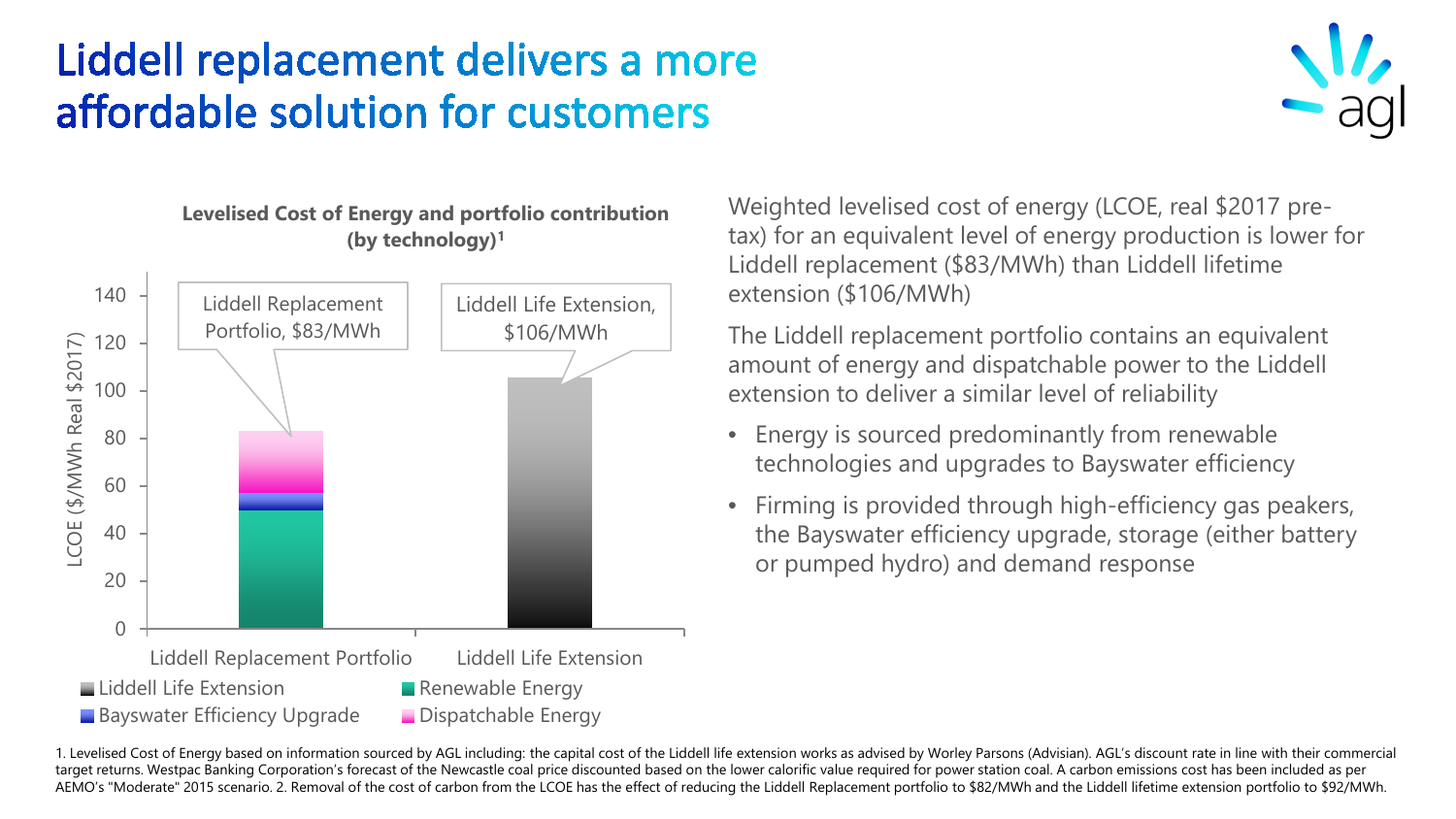### Plan to transform our options into commercial solutions

**Stage 1 (feasibility during 2019 or earlier)** 

**PROJECT** 

**TECHNOLOGY** 



**Project delivery** NSW | Flexible gas peaker<br>250MW **GAS Bayswater | Efficiency upgrade Component undertaken during existing outage schedule** and **Bayswater** Bay Development undertaken during existing outage schedule **UPGRADE EXISTING** Liddell | Synchronous **Commission** | Commission | Component | Component | Component | Component | Component | Component | Component | Component | Component | Component | Component | Component | Component | Component | Comp **Ongoing generation DEMAND Progressive trials & pilots** Up to 20MW **RESPONSE Coopers Gap | 453MW Project delivery RENEWABLES** Silverton | 200MW **Delivery** ₩ Solar offtake (NSW) 300MW **Project delivery 2017 2018 2019 2020 2021 2022 2023 2024 Delivery Approved** FID (conditional<sup>1</sup>) **C** Offtake approved Approved

1. Conditional final investment decisions will be subject to planning approval, EPC contract and connection agreement.